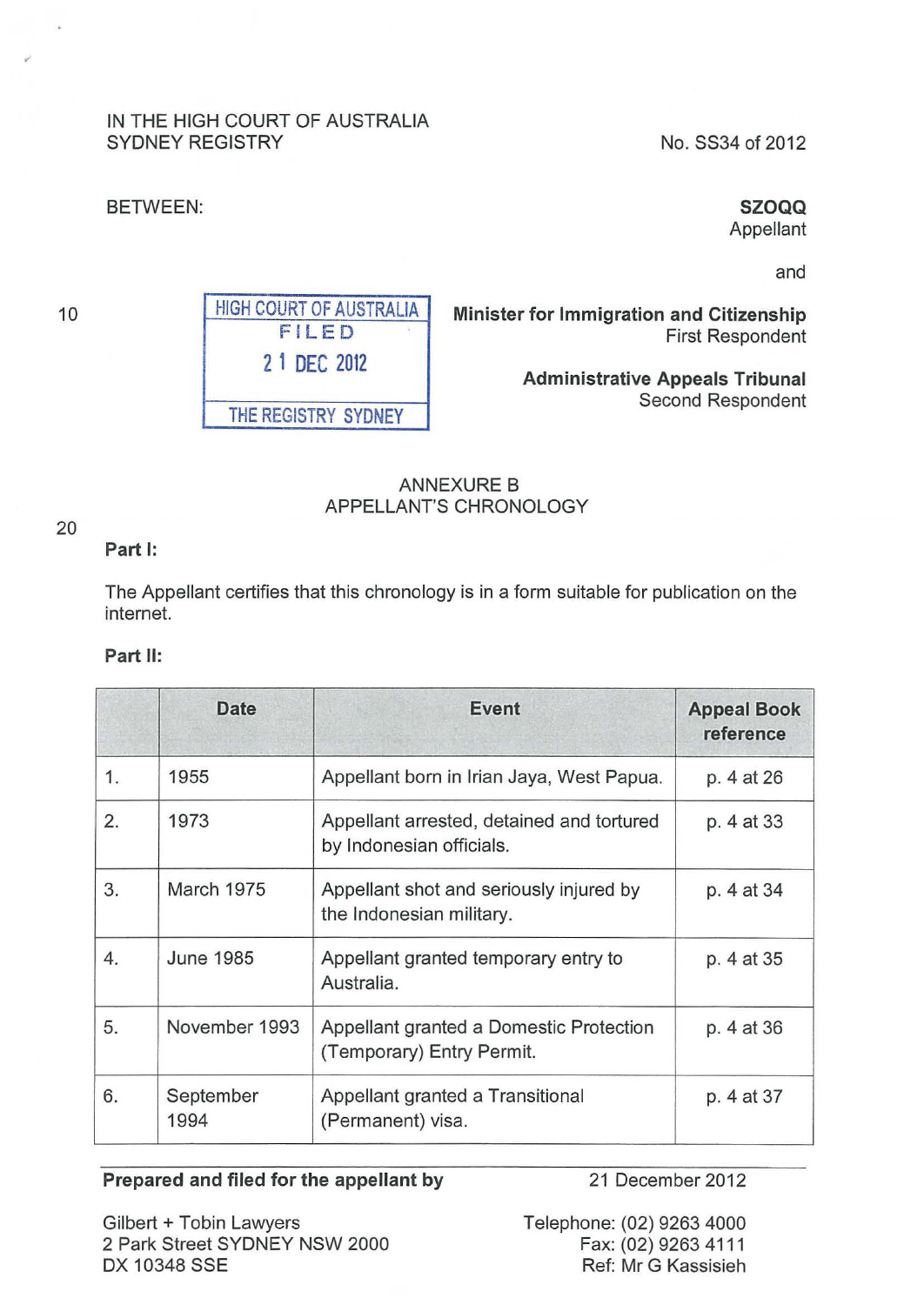| 7.  | 22 January<br>1996                  | Appellant granted a protection visa.                                                                                                                                                     | p. 149 at 33                |
|-----|-------------------------------------|------------------------------------------------------------------------------------------------------------------------------------------------------------------------------------------|-----------------------------|
| 8.  | September<br>1996 - 22 July<br>1997 | Appellant returned to Irian Jaya to visit his<br>father, and was arrested on arrival by the<br>Indonesian military and physically<br>assaulted. He escaped and returned to<br>Australia. | p. 4 at 40                  |
| 9.  | 27 May 2000                         | Appellant arrested and detained after<br>assaulting his de facto spouse, who died<br>in hospital four days later.                                                                        | p.5 at 33                   |
| 10. | 17 September<br>2001                | Appellant sentenced to seven years'<br>imprisonment with a non-parole period of<br>two years and six months having pleaded<br>quilty to a charge of manslaughter.                        | p. 5 at 36                  |
| 11. | 5 March 2003                        | Appellant's protection visa cancelled by<br>the first respondent on the ground that he<br>did not satisfy the character test.                                                            | p. 149 at 34                |
| 12. | 21 February<br>2005                 | Appellant requested the first respondent<br>to allow him to make a further application<br>for a protection visa. The requests were<br>declined.                                          | p. 149 at 36<br>p. 34 at 43 |
| 13. | 13 July 2007                        | Appellant again requested the first<br>respondent to allow him to make a further<br>application for a protection visa.                                                                   | p. 149 at 36<br>p. 34 at 46 |
| 14. | 12 December<br>2008                 | First respondent decided that it was in the<br>public interest to allow the appellant to<br>make a further application for a protection<br>visa.                                         | p. 149 at 40                |
| 15. | 19 December<br>2008                 | Appellant lodged an application for a<br>second protection visa.                                                                                                                         | p. 149 at 43                |
| 16. | 26 May 2009                         | Delegate of the first respondent rejected<br>the appellant's application.                                                                                                                | p. 29 at 30                 |
| 17. | 27 May 2009                         | Appellant applied to the second<br>respondent for review of the delegate's<br>decision.                                                                                                  | p. 7 at 11                  |

 $\hat{\boldsymbol{\cdot}$ 

 $\mathbf{v}$